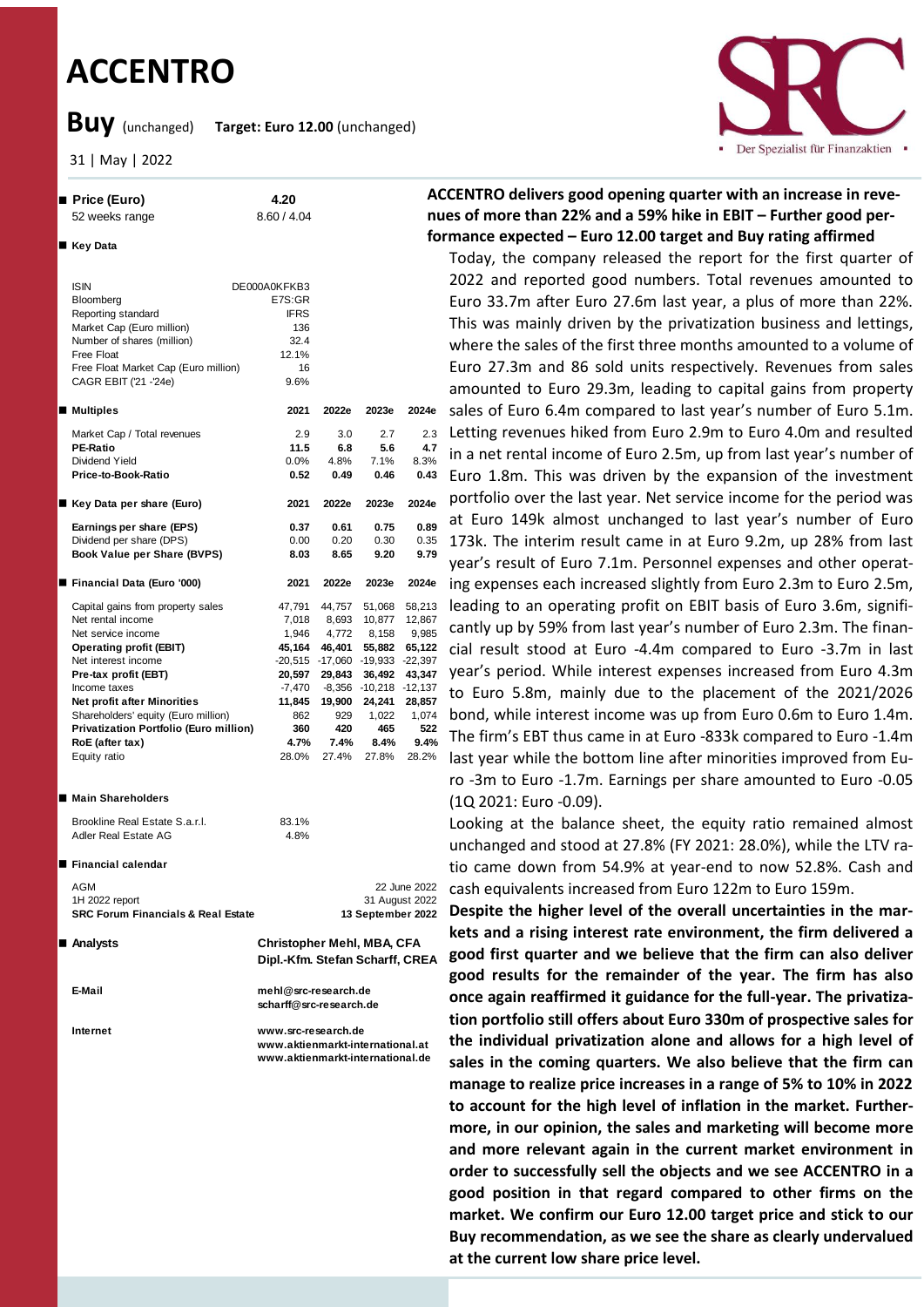



| <b>ACCENTRO Real Estate AG</b> |               |                                       |
|--------------------------------|---------------|---------------------------------------|
| Industry:                      | Real Estate   | <b>Management Board of ACCENTRO:</b>  |
| Sub-segment:                   | Residential   | Lars Schriewer                        |
| <b>Region:</b>                 | Germany       |                                       |
| Headquarter:                   | <b>Berlin</b> |                                       |
| <b>Foundation</b>              | 2006          |                                       |
| <b>Employees:</b>              | 101           | <b>Supervisory Board of ACCENTRO:</b> |
|                                |               | Axel Harloff                          |
| <b>IR Contact:</b>             |               | Carsten Wolff                         |
| Thomas Fisenlohr               |               | <b>Natig Ganiyev</b>                  |
| Eisenlohr@accentro.de          |               |                                       |

ACCENTRO Real Estate AG is a leading company for privatization of residential properties in economically strong regions in Germany, as well as for the marketing and sales for property investors and project developers. Furthermore, the company is currently building up an investment portfolio for the own book. The company's strongest focus is on the city of Berlin, but has recently expanded into growth markets such as the Leipzig area or Hamburg and North Rhine Westphalia.

Accentro GmbH was founded in 1999 and in 2011 became a subsidiary of Estavis AG, which was formed in 2006 and was renamed to ACCENTRO Real Estate AG in 2015. The firm has a focus on the German residential market since more than 15 years. Over the recent years ACCENTRO managed to build up a strong track record. Since 2009, more than 18,000 apartments with a volume of with a volume of more than Euro 1.8bn have been sold and the inventory portfolio has significantly been expanded from Euro 155m book value in 2015 to almost Euro 410m at FY 2020. At year-end 2020, about 5,200 units are on the firm's balanace sheet after the firm made some significant acquisitions in the second half of last year. Furthermore, the strong sales cooperations with investors and developers offer the company further potential for a rise in revenues in the coming years. With regards to the 2020 results, the company had to record some one-off effects, due to which the company slightly missed the 2020 guidance. The financial position of the company shows an equity ratio of 27.8% and a LTV of 52.8% at 1Q 2022.

For the current year 2022, the company guided another hike in revenues and EBIT, as revenues are expected to be in a range between Euro 200m and Euro 220m and EBIT is to grow to a range of Euro 45m to Euro 50m.

|                                   | <b>FY 2018</b> | FY 2019 | FY 2020 | FY 2021 |
|-----------------------------------|----------------|---------|---------|---------|
| <b>Apartments sold (units)</b>    | 440            | 463     | 420     | 761     |
| thereof Berlin                    | 68%            | 59%     | 65%     | 75%     |
| thereof Rest of Germany           | 32%            | 41%     | 35%     | 25%     |
| thereof Owner Occupiers           | 32%            | 41%     | 49%     | 40%     |
| thereof Buy-to-Let                | 68%            | 59%     | .51%    | 60%     |
| Transaction value (m $\epsilon$ ) | 79.2           | 109.8   | 118.7   | 246.5   |

*Source: Company Data, SRC Research*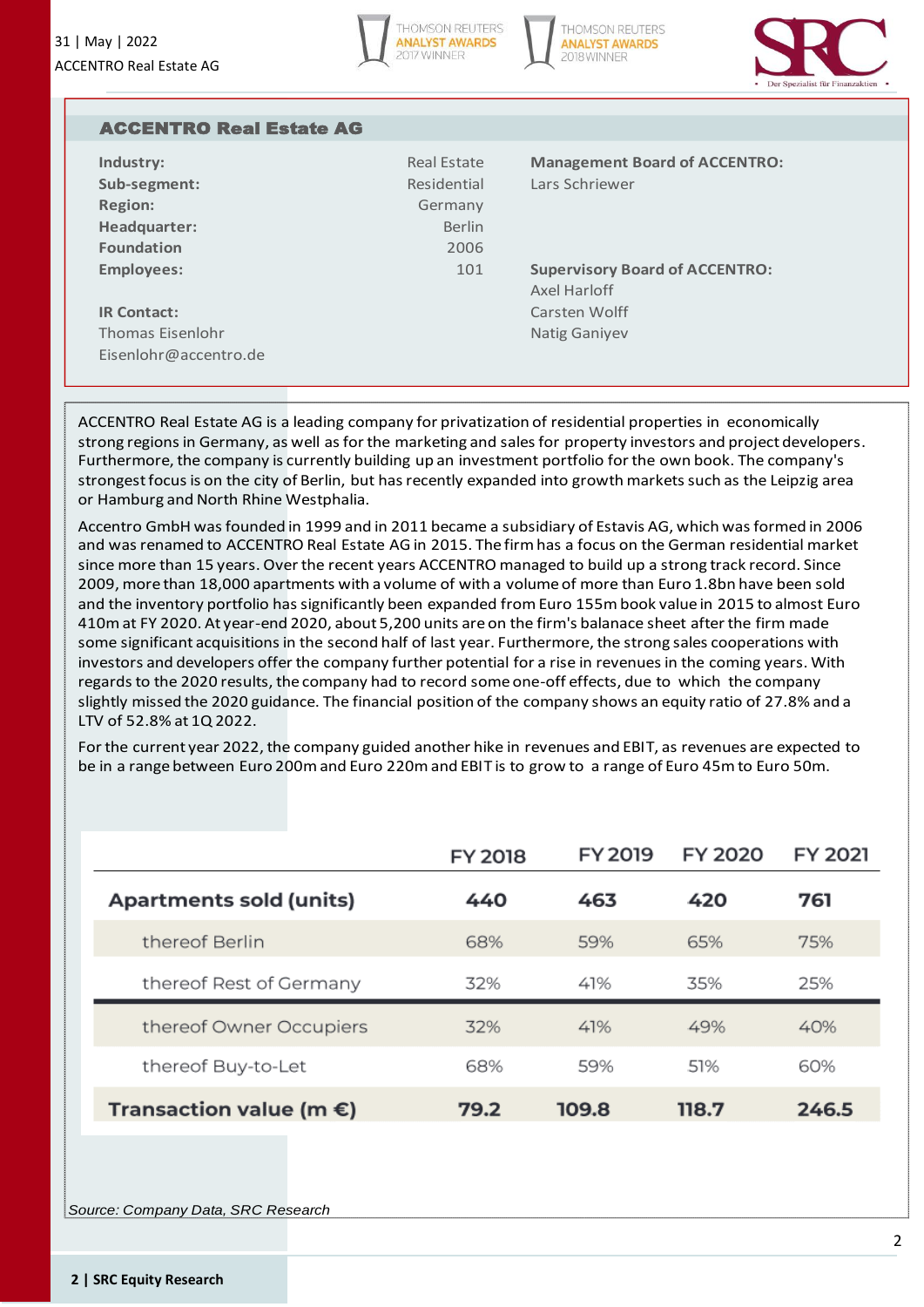## 31 | May | 2022 ACCENTRO Real Estate AG



THOMSON REUTERS<br>ANALYST AWARDS<br>2018 WINNER



| <b>ACCENTRO Real Estate AG</b>                                              |                    |                    |                    |                      |                      |                      | <b>CAGR</b> |
|-----------------------------------------------------------------------------|--------------------|--------------------|--------------------|----------------------|----------------------|----------------------|-------------|
| 31/12 IFRS ('000)                                                           | 2019               | 2020               | 2021               | 2022e                | 2023e                | 2024e                | '21 - '24e  |
| Revenues from sales of inventory properties                                 | 129,503            | 112,397            | 172,847            | 183,569              | 203,762              | 226,175              |             |
| Expenses from sales of inventory properties                                 | $-99,661$          | $-92,772$          | $-125,056$         | $-138,812$           | -152,693             | $-167,963$           |             |
| Capital gains from property sales                                           | 29,842             | 19,625             | 47,791             | 44,757               | 51,068               | 58,213               | 5.1%        |
| Letting revenues                                                            | 10,261             | 10,351             | 17,069             | 20,653               | 24,991               | 29,239               |             |
| Letting expenses                                                            | $-3,743$           | $-5,496$           | $-10,051$          | $-11,961$            | $-14, 114$           | $-16,372$            |             |
| Net rental income                                                           | 6,518              | 4,855              | 7,018              | 8,693                | 10,877               | 12,867               | 16.4%       |
| Revenues from services                                                      | 3,510              | 2,434              | 2,830              | 8,213                | 9,856                | 11,827               |             |
| <b>Expenses from services</b>                                               | $-1,147$           | $-1,563$           | $-884$             | $-3,441$             | $-1,698$             | $-1,842$             |             |
| Net service income                                                          | 2,363              | 871                | 1,946              | 4,772                | 8,158                | 9,985                | 50.5%       |
| Other operating income                                                      | 1,207              | 1,699              | 1,269              | 2,587                | 3,189                | 3,577                |             |
| Gross profit or loss                                                        | 39,930             | 27,050             | 58,025             | 60,809               | 73,292               | 84,642               | 9.9%        |
| Net revaluation result                                                      | 11,399             | 28,367             | 18,988             | 12,587               | 9,334                | 6,583                |             |
| Total payroll and benefit costs                                             | $-5,835$           | $-9,048$           | $-10,257$          | $-12,344$            | $-12,473$            | $-13,057$            |             |
| Depreciation and amortisation                                               | $-731$             | $-863$             | $-1,434$           | $-1,588$             | $-1,624$             | $-1,774$             |             |
| Impairments of inventories and accounts receivable                          | $-123$             | $-124$             | $-1,799$           | $-167$               | $-200$               | -237                 |             |
| Other operating expenses                                                    | $-6,079$           | $-10,717$          | $-18,359$          | $-12,896$            | $-12,447$            | $-11,035$            |             |
| Earnings before interest and taxes (EBIT)                                   | 38,561             | 34,665             | 45,164             | 46,401               | 55,882               | 65,122               | 9.6%        |
| Net income from associates                                                  | 1,244              | 102                | 388                | 455                  | 511                  | 567                  |             |
| Other income from investments                                               | 36                 | 36                 | 60                 | 47                   | 32                   | 55                   |             |
| Equity Investments and equity interest accounted for using the equity metho | 0                  | $\mathbf 0$        | $-4,500$           | $\mathbf 0$          | 0                    | 0                    |             |
| Interest income                                                             | 4,854              | 11,256             | 4,850              | 3,254                | 2,581                | 3,477                |             |
| Interest expenses                                                           | $-12,207$          | $-21,746$          | $-25,365$          | $-20,314$            | $-22,514$            | $-25,874$            |             |
| Net interest income                                                         | $-7,353$           | $-10,490$          | $-20,515$          | $-17,060$            | $-19,933$            | $-22,397$            |             |
| Profit/loss before taxes (EBT)                                              | 32,488             | 24,313             | 20,597             | 29,843               | 36,492               | 43,347               | 20.4%       |
| Income taxes                                                                | $-6,189$           | $-6,258$           | $-7,470$           | $-8,356$             | $-10,218$            | $-12,137$            |             |
| <b>Consolidated income</b>                                                  | 26,299             | 18,055             | 13,127             | 21,487               | 26,274               | 31,211               | 24.2%       |
| <b>Minorities</b>                                                           | 168                | $-1,488$           | $-1,282$           | $-1,587$             | $-2,033$             | $-2,354$             |             |
| Net profit/loss after minorities                                            | 26,467             | 16,567             | 11,845             | 19,900               | 24,241               | 28,857               | 24.9%       |
| Number of shares ('000)                                                     | 32,438             | 32,438             | 32,438             | 32,438               | 32,438               | 32,438               |             |
| Earnings per share (EPS)                                                    | 0.81               | 0.51               | 0.37               | 0.61                 | 0.75                 | 0.89                 |             |
| Dividend per share (DPS)                                                    | 0.00               | 0.00               | 0.00               | 0.20                 | 0.30                 | 0.35                 |             |
|                                                                             |                    |                    |                    |                      |                      |                      |             |
| <b>Shareholders' Equity</b><br><b>Balance Sheet sum</b>                     | 220,811<br>580,757 | 247,101<br>861,987 | 260,637<br>929,466 | 280,537<br>1,022,413 | 298,290<br>1,073,533 | 317,416<br>1,127,210 | 5.1%        |
| <b>Equity Ratio</b>                                                         | 38.0%              | 28.7%              | 28.0%              | 27.4%                | 27.8%                | 28.2%                |             |
| RoE (after tax)                                                             | 12.6%              | 7.1%               | 4.7%               | 7.4%                 | 8.4%                 | 9.4%                 | 19.1%       |
| Privatisation Portfolio (Euro million)                                      | 389                | 418                | 360                | 420                  | 465                  | 522                  |             |
| Book Value per share (Euro)                                                 | 6.81               | 7.62               | 8.03               | 8.65                 | 9.20                 | 9.79                 | 5.1%        |